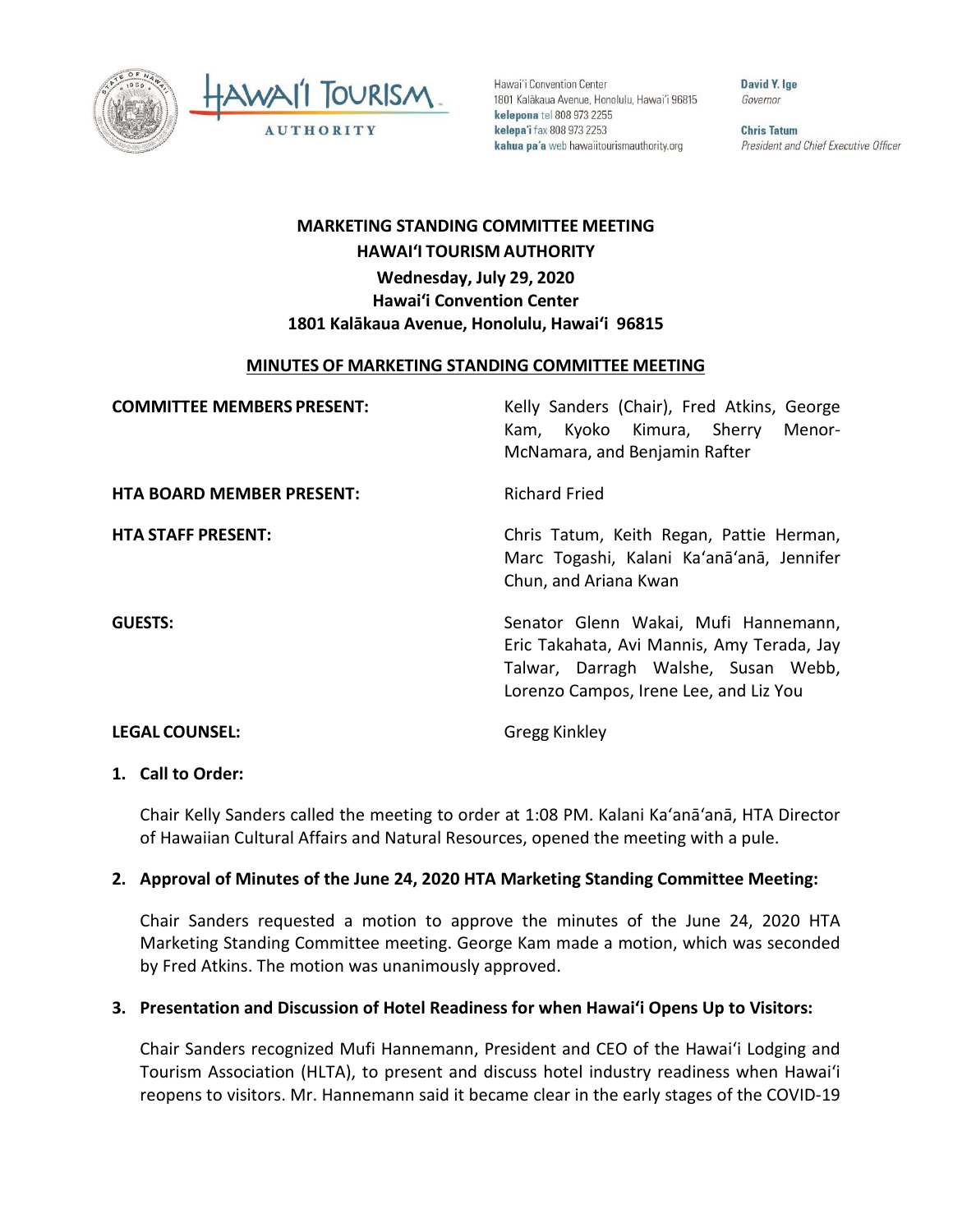statewide. He noted that there are two types of hotels, labor affiliated and non-labor The purpose of this event was to unveil the safety measures in place at the Outrigger Hawaiʻi's resorts are ready for visitors to return to Hawaiʻi. Mr. Hannemann played a video recap of "We are Ready" Day. He noted that Senator Glenn Wakai, Representative Daniel among those who toured the resorts. Mr. Hannemann added that there will be additional touring days with other resorts on Oʻahu, Maui, Kauaʻi, and Hawaiʻi Island. He explained that this represents a statewide effort by the hotel industry to adopt standards vetted by Governor David Ige, the Department of Health, the Office of the Attorney General, and the more stringent measures to ensure the safety of their guests and employees. He said there are three aspects to the safety measures in place: (1) Mākaukau (Preparation), (2) Hana Pono (Proper Procedures), and (3) Pane (Answer). Mākaukau refers to the preparations to resume business, which include mandatory employee training programs and the those who do not. Mr. Hannemann explained that guests who do not provide a negative that if a guest falls ill while staying at the hotel, the guest will be isolated and asked not to leave the hotel. He noted that the hotel will establish internal policies to set aside a part of the hotel should this occur. Mr. Hannemann emphasized that the hotel industry is ready for visitors to return to Hawaiʻi, and the goal is to restore trust because he understands that there are concerns about Hawaiʻi's reopening. pandemic that the visitor industry would need to develop hygiene standards in hotels affiliated, both of which were represented at HLTA's "We are Ready" Day on July 23, 2020. Waikiki Beach Resort, Alohilani Resort, and Hilton Hawaiian Village and to show that Holt, Councilmember Ann Kobayashi, and the staff of Councilmember Tommy Waters were four county mayors. Mr. Hannemann noted that some resorts have elected to institute even establishment of social distancing standards. Hana Pono refers to standard operating procedures which include the establishment and display of comprehensive sanitization practices for all common areas, guest rooms, and staff areas. Pane refers to the resort response to possible COVID-19 cases which include guests who arrive with a pre-test and pre-test or are awaiting results will receive a single-use guest room key and must quarantine until 14 days have elapsed or until they receive a negative test. He added that law enforcement will be notified if guests violate their quarantine. Mr. Hannemann said

## **4. Update Relating to HTJ's Recovery Plan and What Has Been Implemented:**

 (HTJ), to present on the implementation of HTJ's recovery plan. Mr. Takahata said Japan and Hawaiʻi both have low numbers of confirmed cases compared to other destinations. He noted that the Japanese economy is not doing well and that tourism is a large part of their economy. Mr. Takahata said Gov. Ige is working hard to establish a travel agreement between Hawaiʻi and Japan to restart the visitor industry. Mr. Takahata noted that HTJ is on track with the implementation of its recovery plan. He added that there are still no direct flights to Hawaiʻi from Japan, but there are reports of Japanese travelers arriving in Hawaiʻi through connecting flights from Los Angeles who then undergo the 14-day quarantine. Mr. and ready to restart the visitor industry. He noted that there is a high demand for travel to Chair Sanders recognized Eric Takahata, the Managing Director of Hawaiʻi Tourism Japan Takahata said the recovery plan is entering Phase 2, and the travel trade industry is eager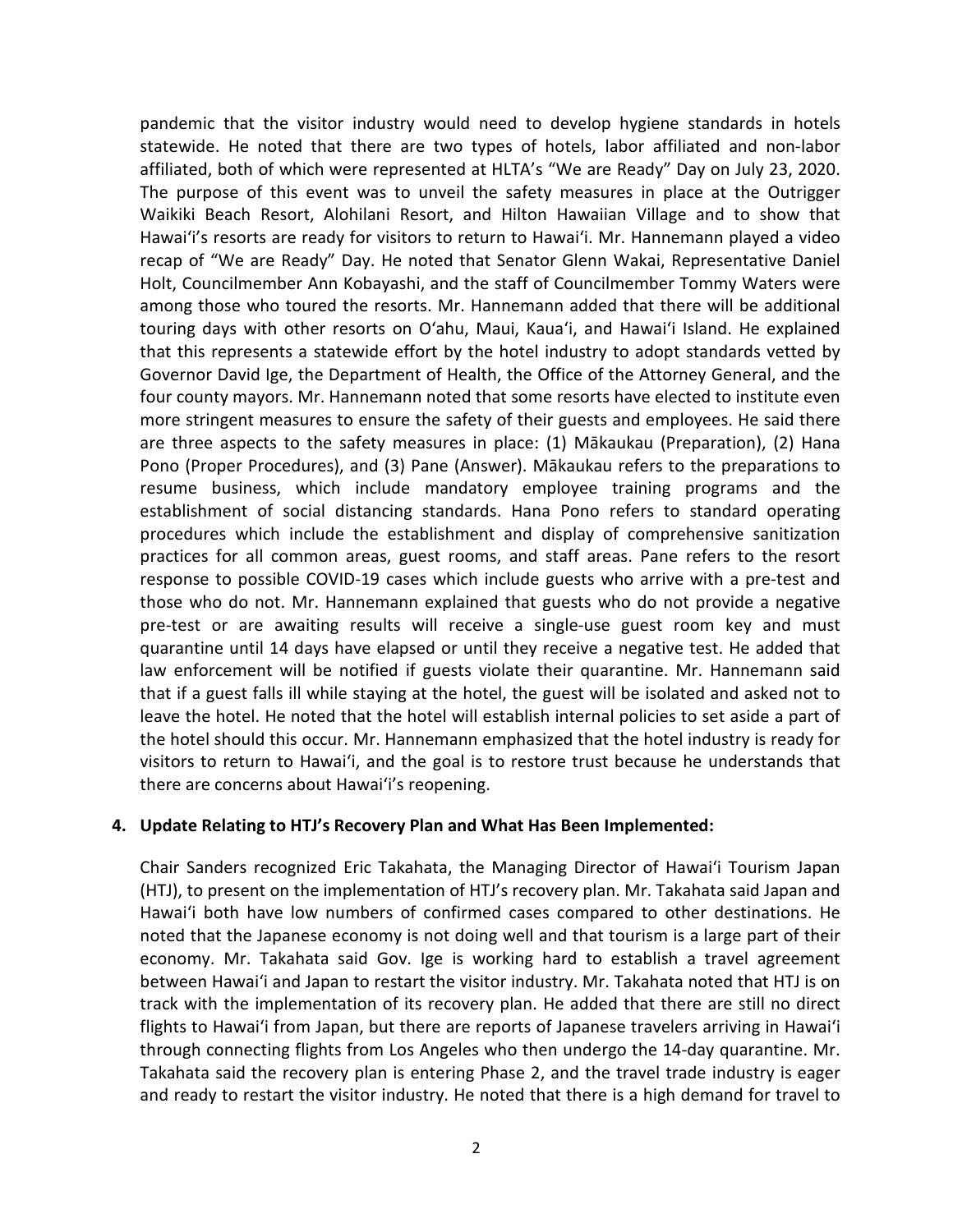Guam and Australia have extensive safety protocol and procedure videos circulating in the Japanese market in anticipation of an increase in tourist travel. Hawaiʻi and JAL flights are resuming in late August. He reported that inquiries for MICE groups are beginning to rise. Mr. Takahata said that with the available budget, HTJ will continue to advertise in the Japanese market. He noted that competing destinations like

 packages to Hawaii until September 15, 2020. Chair Sanders asked how long the delay of operations with the assumption that Hawaiʻi reopens on September 1, 2020. Mr. Takahata responded that the tour companies would require 3 to 4 weeks to renegotiate unknown whether Gov. Ige will abide by the September 1st reopening date. Mr. Sanders asked that if September 1st remains the reopening date, should Hawaiʻi expect to see more Japanese tourists returning in early October. Mr. Takahata responded that the airlines and tour companies would be ready for initial business to trickle in. However, he anticipates the Japanese nationals who own property in Hawaiʻi. Chair Sanders said HIS and ANA both announced that they would not resume travel would be between the resumption of travel companies selling packages and the resumption prices with the airlines and hotels before resuming operations. He added that it is still initial people traveling from Japan will include essential workers, international students, and

 Kyoko Kimura asked for clarification regarding a number of news releases stating that Hawaiʻi would be included on a list of accepted international travel destinations for Japan. Mr. Takahata responded that Hawaii will be considered as an accepted international destination along with the 12 other countries on the list. He noted that Hawaiʻi is the only arrangement with Japan. Mr. Takahata expressed his appreciation to the Japanese government for considering Hawaiʻi as a possible accepted destination. state from the U.S. included on that list and that Gov. Ige has been working towards a travel

 Mr. Atkins asked about the safety procedures in place for the essential workers that may be traveling to Hawaiʻi. Mr. Takahata responded that it would not be a pre-test and that these travelers would be subject to the current safety protocol and would undergo the 14-day quarantine period.

 Benjamin Rafter asked how many direct flights there would be between Hawaiʻi and Japan. Mr. Takahata responded that with the exception of the four JAL flights in August, no long term schedules have been announced or released. He noted that the airlines and travel companies only have been releasing schedules for two week periods.

## **5. Report of the Hawai'i Forward Looking Bookings, Global Agency Pro and YouGov:**

 HTA subscribes to YouGov's Brand Index and Profiles for U.S., Japan, and Australia and that these index trends are published on a weekly basis on HTA's website. She noted that the explained that the different types of indexes include: (1) Buzz, the net percentage of people Chair Sanders recognized Jennifer Chun, HTA Director of Tourism Research, to report on Hawai'i Forward Looking Bookings, Global Agency Pro, and YouGov. Ms. Chun reported that Destination Indexes generally gauge how people feel about traveling to Hawaiʻi. Ms. Chun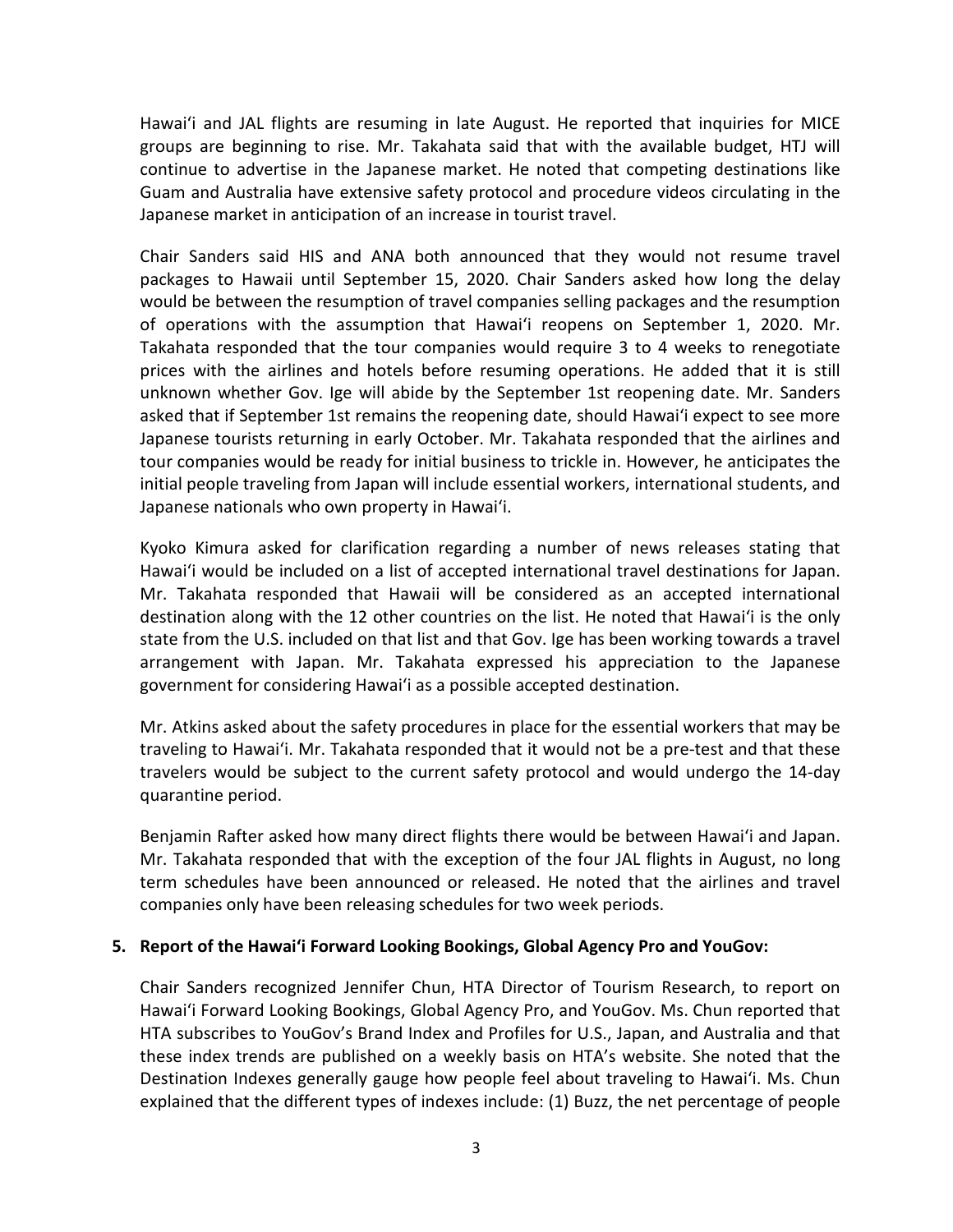who heard something positive about Hawaiʻi, (2) Recommend, the net percentage of people who would recommend Hawaiʻi as travel destination, (3) Word of Mouth Exposure, the net percentage of people who talked with someone about Hawaiʻi, and (4) Consideration, the net percentage of people who would consider Hawaiʻi for their next trip. Ms. Chun explained how to read and interpret the Destination Indexes as contained in the Committee necessarily traveling to Hawaiʻi at the moment. Ms. Chun noted that there were dips when the quarantine and then subsequently the reopening delay were announced. She said trends in the destination indexes regarding U.S., Japan, and Australia as contained in the packet. She highlighted that travel sentiment remains high even though people are not Marisa Yamane, HTA Director of Communications and Public Relations, receives emails every day about people wanting to return to Hawaiʻi. Ms. Chun discussed the different Committee packet.

 She noted that these statistics are published in HTA's daily briefings. Ms. Chun discussed trips. She highlighted that bookings for future travel is lower compared to 2019, but that indexes are measurable by island. Ms. Chun reported that HTA subscribes to Global Agency Pro, an online travel distribution system that provides access to over 90% of the world's travel agency airline transactions. travel agency bookings as contained in the Committee packet. She highlighted that net bookings between 2019 and 2020 are negative, which means that people are canceling their the general increases and decreases are similar to 2020. Ms. Chun noted that the booking

#### **6. Presentation and Discussion of Airline Readiness for When Hawai'i Opens Up to Visitors:**

 Chair Sanders recognized Avi Mannis, Senior Vice President of Marketing for Hawaiian Airlines, to present and discuss the airline industry's readiness for Hawaiʻi's reopening. Mr. Mannis said safety measures instituted by all major airlines are aligned and was precipitated been done on cleaning and sterilization of aircraft in between uses. Mr. Mannis said there services and at airports by reducing unnecessary contact and maximizing the physical distance between passengers and employees. He noted that even in close quarters, aircrafts are a safe place with air filtration systems, proper cleaning, and mask compliance. Mr. that the enforcement of mask wearing is critical, and the airline industry has taken an compliance with mask-wearing policies has the consequence of a ban from flying during the course of the pandemic. He noted that people in Hawaiʻi have been responsible in medical exemption policies have been established for people who cannot wear masks for medial reason. Mr. Mannis said passengers are required to complete a health attestation form prior to check-in. He explained that when a passenger checks in, that passenger by a great deal of collaboration across the industry. He noted that a great deal of work has has been an increased focus on passenger's wearing masks and protective equipment for employees. He noted that all major airlines have made substantial changes to their in-flight Mannis said new measures and issues have arisen since his last presentation. He highlighted aggressive stance towards mask wearing on board flights, such as policies in which noncomplying with Hawaiian Airlines' mask wearing requirement. Mr. Mannis added that legitimate medical reasons. Those people must undergo additional screening to verify said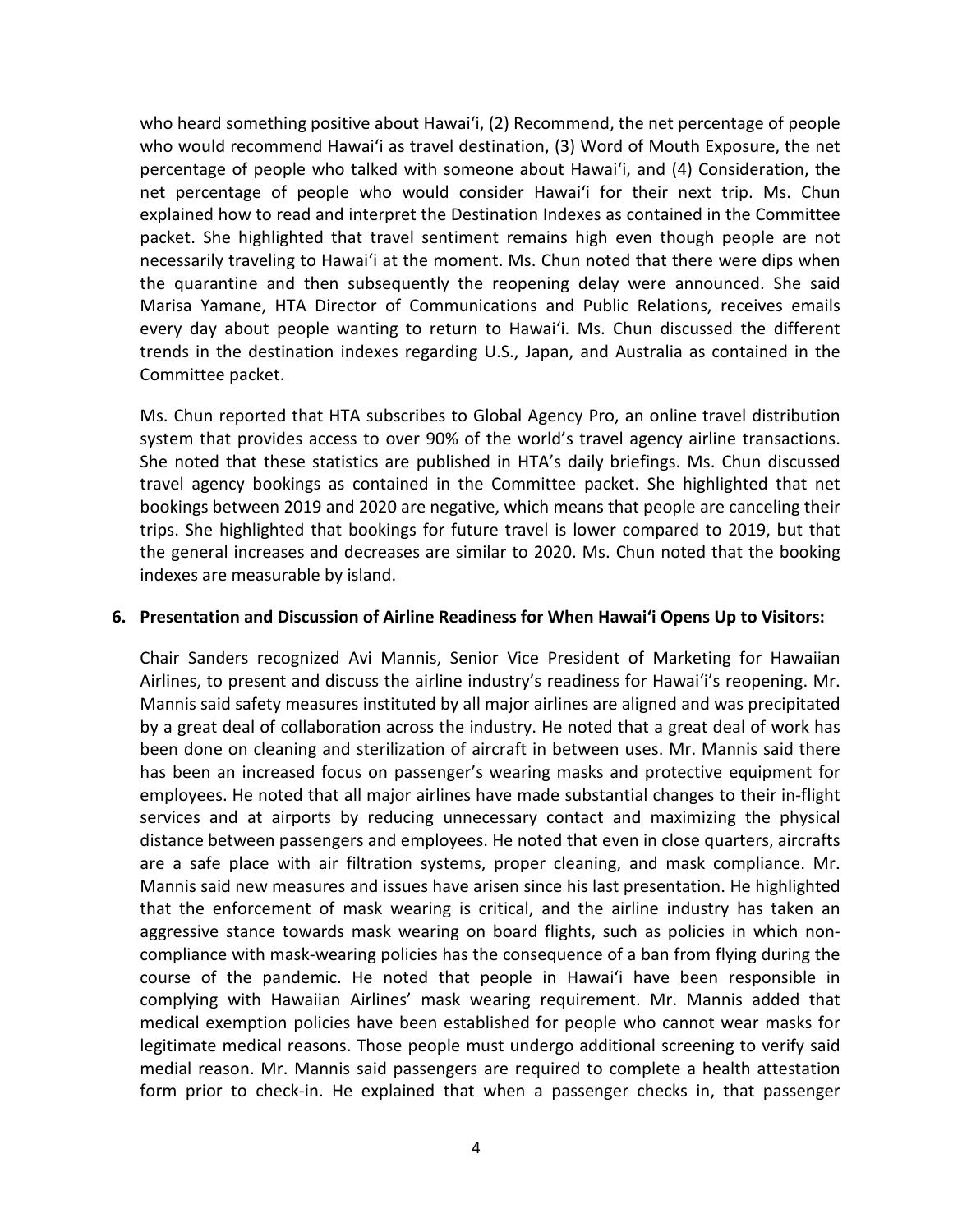separate screen during the check-in process. He noted that Hawaiian Airlines is running a destinations. He expressed that long-term, temperature screening is a measure best the meantime. Mr. Mannis said airlines are exploring novel technology and alternative forms of sanitation such as ultraviolet light and anti-viral polishes that last for a long period of time. He noted that Hawaiian Airlines is working collaboratively with the airline industry, and text messages to passengers with information about Hawaiʻi's safety protocol and showing that Hawaiian Airlines is ready for Hawaiʻi's reopening. He added that Hawaiian Airlines has partnered with local businesses and has released a new series of content called attests that he or she does not have any symptoms or an elevated temperature and is willing to comply with mask wearing policies. Mr. Mannis added that this attestation is on a pilot program in which it assists with temperature screening from U.S. mainland managed by state safety officials, but the industry is willing to step up and fill that role in health professionals, and manufacturers to keep passengers and employees as safe as possible. Mr. Mannis said that in recent months, Hawaiian Airlines has been sending emails procedures to reduce stress and conflict with screeners at airports. He noted that Hawaiian Airlines has also produced a number of what-to-expect videos and new TV commercials "Travel Pono," which shows travelers what it is like to visit Hawaiʻi in the new normal and drive home the notion of personal responsibility.

 Airlines saw a steady increase in demand for neighbor island travel. He noted that Hawaiian for financial strength to withstand more quarters like this. Mr. Mannis said Hawaiian Hawaiian Airlines burns through about \$3 million in cash per day. Mr. Mannis said it is increasingly important to reduce costs to survive and that he expects Hawaiian Airlines to be 15 to 25% smaller by next summer. He noted that Hawaiian Airlines is expecting to severity and duration of the economic cliff it and all other airlines currently face. He added that the visitor industry as a whole needs to be focused on reopening the economy while Mr. Mannis said the industry as a whole saw a resurgence in air travel, and Hawaiian Airlines reported a loss of \$175 million for the second quarter, which underscores the need Airlines has access to new financing using its aircraft as collateral such that it now has up to \$1 billion in cash reserves. He noted that it will be a long road moving forward and that furlough up to 2,000 contract employees and will manage the situation as sensitively as possible. Mr. Mannis said the measures that Hawaiian Airlines takes now will mitigate the keeping the community safe.

 communicated to the community so that people feel comfortable about visitors returning. channels to communicate these messages to the local communities. Mr. Atkins asked if these safety procedures and Travel Pono content are being Mr. Mannis responded that Hawaiian Airlines is using advertisements and its social media

 rules. Ms. Menor-McNamara asked whether Hawaiian Airlines plays a role in Hawaiian Airlines tries to do so. He noted that the procedures at the airports have been Sherry Menor-McNamara said that when she returned home to Hilo in June, she felt safe and it was a seamless process. She noted that each county has different guidelines and communicating these different guidelines to its passengers. Mr. Mannis responded that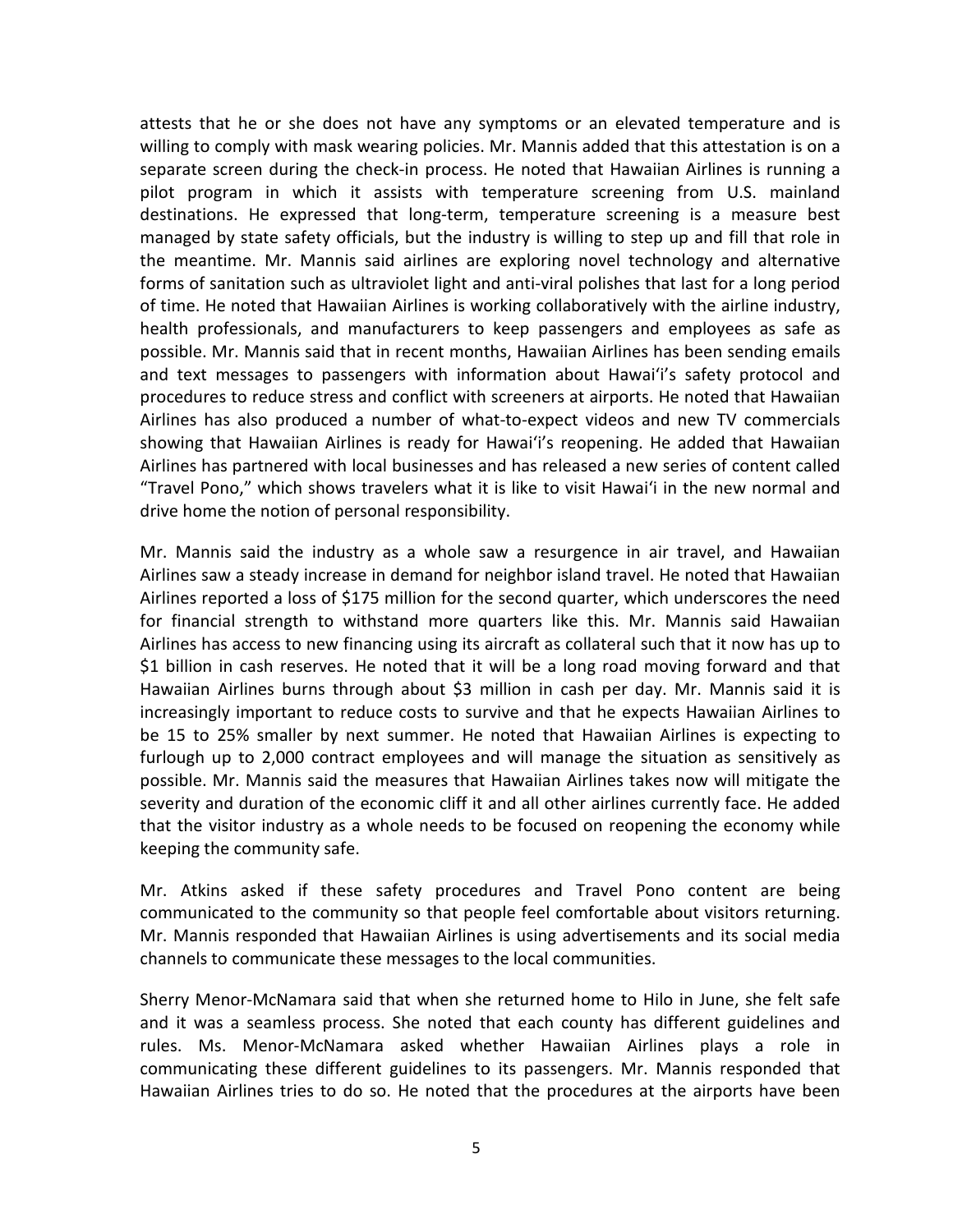consistent and well executed. Mr. Mannis said Hawaiian Airlines will continue to work with its counterparts at the Department of Transportation and communicate this information to its passengers.

 flights to Hawaiʻi. Mr. Mannis responded that the expectation is that as airlines become smaller, there will likely be a similar reduction in flight operations. Mr. Atkins asked how Mannis responded that it depends on how long the downturn lasts. If the downturn is brief, the return will be swift. However, if the downturn is longer, more work will need to be done Mr. Atkins asked if there is a correlation between downsizing workforce and reducing direct long it would take to increase the number of flights if business begins to improve. Mr. to train employees as they return to work and provide maintenance to aircrafts.

 are still social distancing measures on Hawaiian Airlines' flights. Mr. Mannis responded that reality of being able to operate with lower load capacities. Mr. Mannis said he does not expect it to be a permanent measure, but Hawaiian Airlines will continue to do so as long as Pattie Herman, HTA Vice President of Marketing and Product Development, asked if there they have continued to cap load factors at 70% by leaving vacant seats and that these measures are in place through September. He noted that the airline industry is studying how effective social distancing measures are given mask wearing policies and the economic it provides confidence to travelers.

 Chris Tatum, HTA President and CEO, commended Hawaiian Airlines for its engagement in the process of making it safer to travel. He thanked Hawaiian Airlines for its support and Mr. Tatum expressed that HTA will do what it can to support Hawaiian Airlines. efforts because 7,500 Hawaiian Airlines employees are members of the local community.

# **7. Presentation and Discussion of Wholesale/Travel Agent Readiness for when Hawai'i Opens Up to Visitors:**

 present on wholesale and travel agent readiness when Hawaiʻi reopens. Ms. Terada presented a brief overview of Pleasant Holiday's company history. She highlighted that the travel-related events. She noted that pre-COVID-19, travel to Hawaiʻi was trending upward passengers entering July, but it did not materialize due to the rising case numbers nationwide. Ms. Terada said Phase 1 of Pleasant Holiday's recovery efforts began in March. Terada said they entered Phase 2 of their recovery plan in April, during which time they that Pleasant Holidays wanted to encourage confidence and flexibility with cancel-for-any- reason travel protections plans. Ms. Terada said Pleasant Holidays entered Phase 3 of its recovery plan in May, during which time they invested heavily in digital marketing after Chair Sanders recognized Amy Terada, Vice President of Marketing for Pleasant Holidays, to bulk of their business is through travel agents. Ms. Terada recapped a timeline of COVID-19 by almost 20%. Ms. Terada said she started to see positive trends in daily TSA checkpoint She said Pleasant Holidays supported cancellations and rebookings. She noted that they offered incentives to travelers to postpone their trips as opposed to canceling outright. She added that Pleasant Holidays continued to provide information and travel advisories. Ms. tried to tap into people's desire to travel when stay-at-home orders are lifted. She noted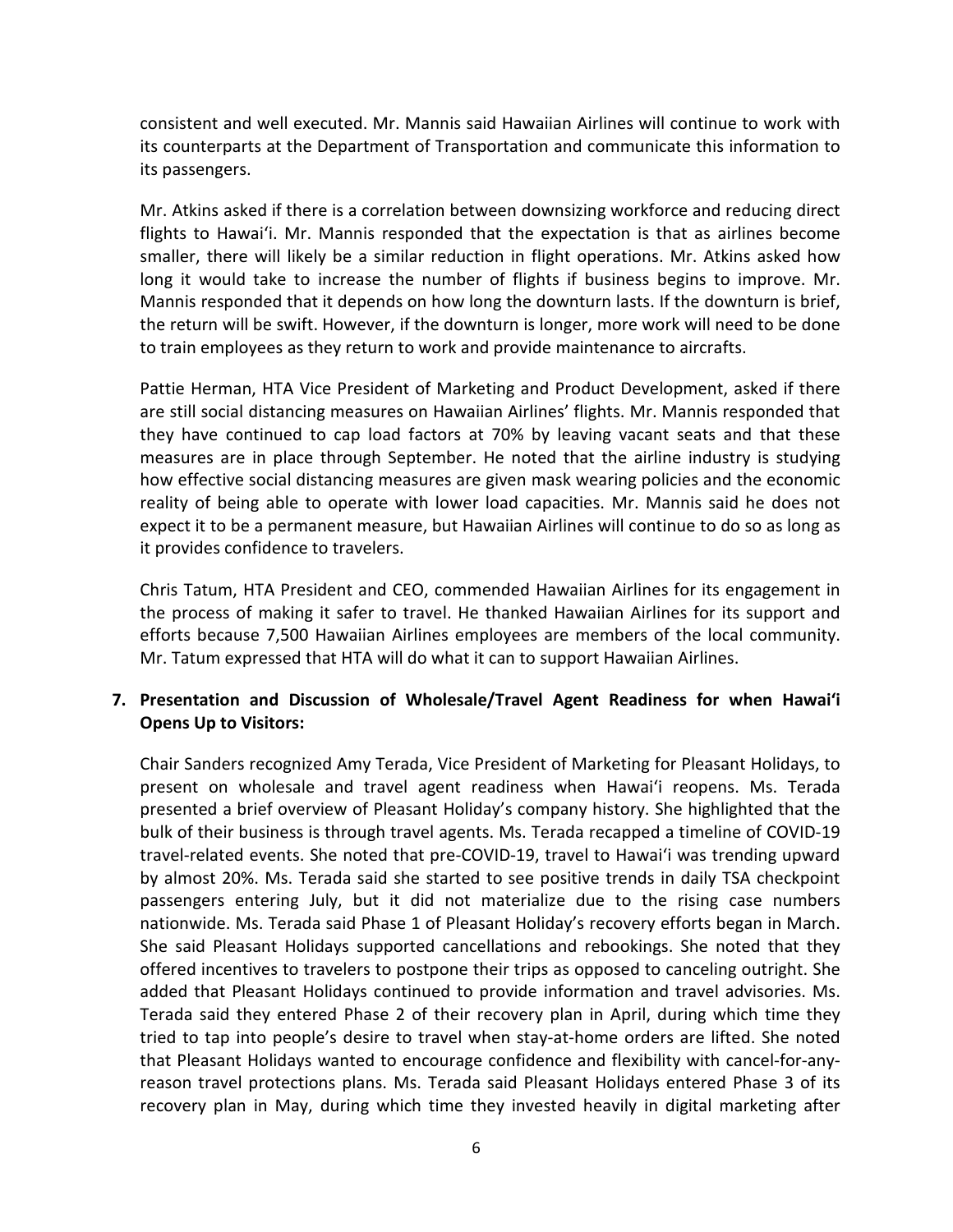Gov. Ige announced the original August 1st reopening date. She noted that Pleasant Holidays saw an initial spike in demand, but that demand tapered off as COVID-19 cases began to spike on the U.S. mainland.

 of plans that provide minimum risk in booking and maximum flexibility. Ms. Terada said rebooking through 2021. Ms. Terada explained that Hawaiʻi significantly lags behind all other major destinations except for Europe. She then discussed the reasons why the Tahiti beyond September due to the lack of confidence that they will be able to travel. Ms. Terada to know what to expect when they arrive in Hawaiʻi, and the answers are not available because safety procedures have not been finalized. However, Ms. Terada expressed Ms. Terada said Pleasant Holidays has created a new portal on its website to provide timely and relevant information to travelers for the purpose of building trust and confidence. She discussed travel protection plan trends and highlighted a dramatic increase in the purchase Pleasant Holidays offers a \$99 cancel-for-any-reason travel plan that offers future credit for industry recovery has been so successful. Ms. Terada said more travelers are moving trips noted that less than 50% of activity vendors are operating. She shared that travelers want optimism for Hawaiʻi's recovery.

 Chair Sanders asked what customers are telling their travel agents in regard to Hawaiʻi's pre-test policy. Ms. Terada responded that there are mixed results because it is becoming more of a challenge to get tested without showing symptoms, and the results take longer than 72 hours.

## **8. Presentation and Discussion of Establishing a Surfing & Canoe Paddling Advisory Group to the HTA Board of Directors:**

 noted that Hawaiʻi does not even have a surfing museum. He expressed his desire to change. Sen. Wakai noted that six U.S. states have surfing as a high school sport while Hawaiʻi does not. He expressed his desire to see an HTA advisory group work with the Hawaiʻi should have a global surfing brand with merchandise, professional events, and position Hawaiʻi to be the U.S. Olympic Team official training ground. He added that the expressed his desire that Hawaiʻi be the epicenter of the surfing world and does not want to Chair Sanders recognized Senator Glenn Wakai to present and discuss establishing a Surfing and Canoe Paddling Advisory Group. Sen. Wakai said the surfing industry is worth over \$50 billion a year globally. He noted that two events will enhance global interest in surfing: the Tokyo Olympics and the Michelob ULTRA Pure Gold Rumble at the Ranch surfing competition in Fresno. Sen. Wakai said surfing is deeply rooted in Hawaiian culture and establish an advisory group to nurture children, promote marine safety, and prevent climate Department of Education (DOE) to establish surfing as a high school sport. Sen. Wakai said World Surf League will both open its preseason and end the season in Hawaiʻi. Sen. Wakai lag behind California. He said the Legislature has tried and failed to establish a surfing commission and HTA may be the appropriate body to accomplish this goal.

 Chair Sanders recognized Mr. Ka'anā'anā to present on how HTA can establish an advisory board. Mr. Ka'anā'anā said the HTA Board has the statutory authority to establish advisory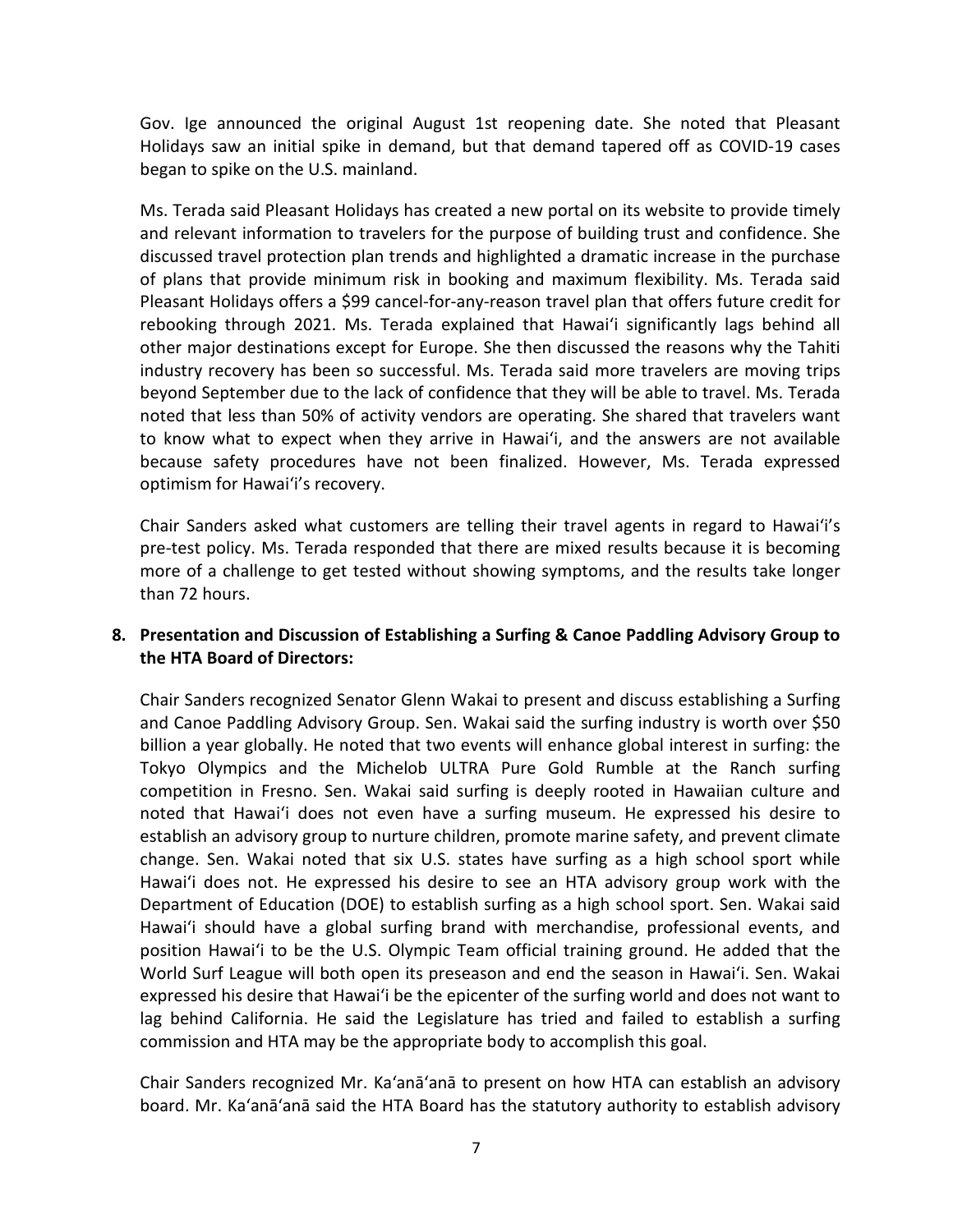committees. He noted that such an advisory board would align with HTA's Branding, Community, Hawaiian Culture, and Natural Resources pillars.

 Mr. Sanders expressed his support for the creation of an advisory group and asked if there would be a financial commitment. Mr. Ka'anā'anā responded in the negative. Mr. Sanders agreed with Sen. Wakai, noting that Hawaiʻi is the birthplace of surfing and it should be more of a focus.

 Ms. Menor-McNamara expressed her support for the creation of an advisory group and asked how many members would be appropriate for the advisory board and from what backgrounds. Mr. Ka'anā'anā responded that 17 members would be appropriate and listed backgrounds from cultural, coastal environment, youth development, beach boys, surf lessons, film, art, literature, history, health and wellness, festival, retail, and science and technology, among others.

 Mr. Atkins expressed his support for the creation of an advisory group and noted how does surfing as a club, and private schools compete nationally. He said the framework is already in place and can be developed. Mr. Ka'anā'anā raised the point that the advisory beneficial it is for children, from a sporting and cultural perspective. Mr. Ka'anā'anā responded that canoe paddling and surfing are well aligned. He noted that currently, DOE group would have limitations and would not influence policy on its own.

 Ms. Kimura asked if the HTA Board can be members of the advisory group. Gregg Kinkley responded that he is not aware of any statutory prohibition, though noted that few people from HTA should be involved given that it is an advisory group.

Chair Sanders expressed his support to present this proposal to the HTA Board.

# **9. Review and Discussion of the Approved FY 2021 Budget Reflecting the Changes Approved in June by the Full Board to Address the TAT Allocation Shortfall:**

 there was discussion about how funding can be used to maximize opportunities for the HTJ campaign budgets to ensure a successful relaunch with the intention of replenishing the where the supplement would be pulled from. Mr. Tatum responded that it would be pulled Chair Sanders recognized Mr. Tatum to review and discuss the approved FY 2021 budget. Mr. Tatum said the Branding budget was not changed at the last HTA Board meeting, but and HVCB recovery programs. He noted that HVCB put aside \$3.8 million for its recovery campaign, but requested an additional \$2.5 million and another \$1 million for MCI. Mr. Tatum said the discussion centered on utilizing FY 2021 funds to supplement their recovery budget should TAT allocations resume. Mr. Tatum said HTA is still waiting on Gov. Ige to release the \$5 million in emergency funds. Mr. Atkins asked if the emergency funds are included in the budget, to which Mr. Tatum responded in the affirmative. Mr. Atkins asked from the U.S. line item in the Branding budget.

# **10. Update Relating to HVCB's Recovery Plan and What Has Been Implemented:**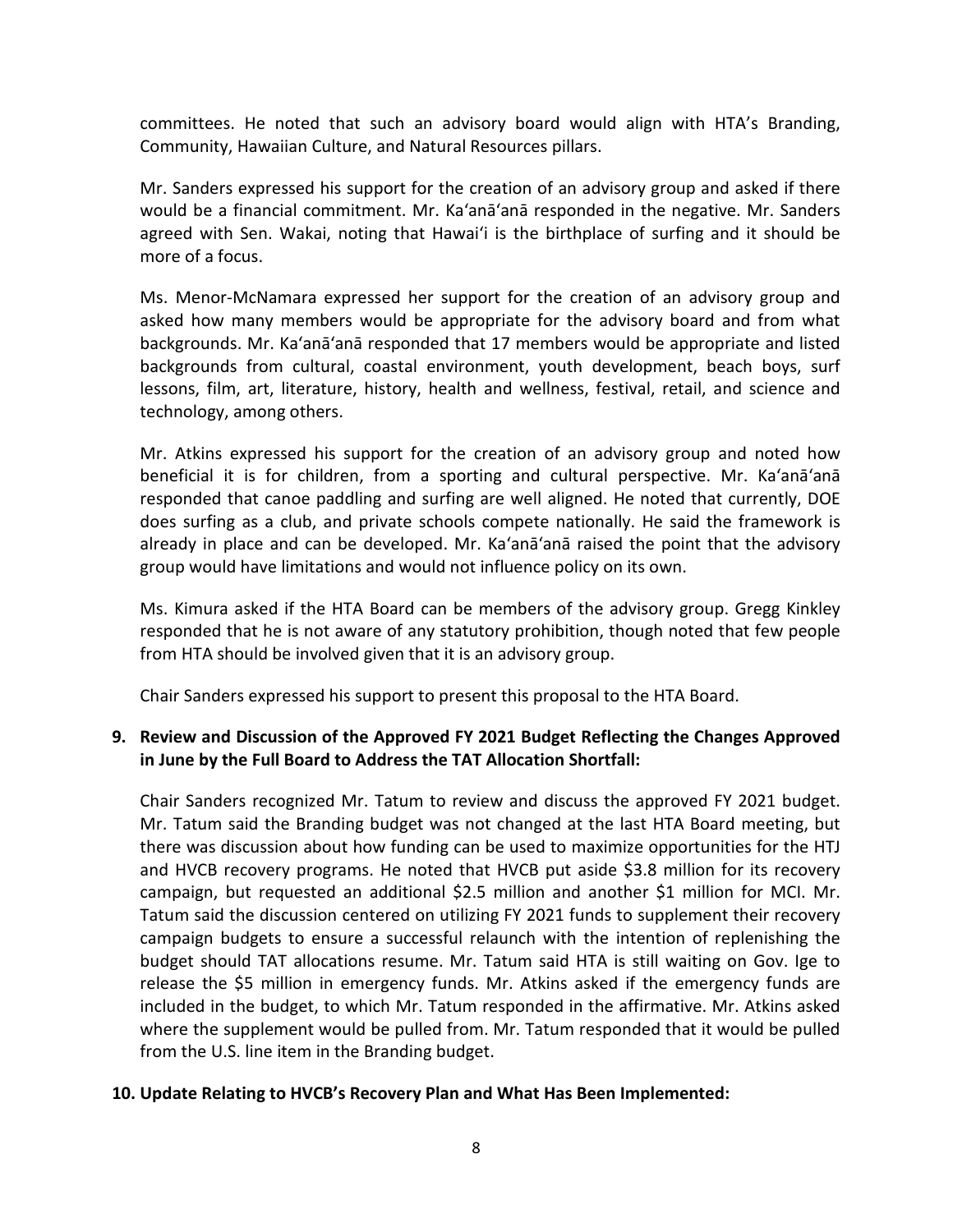Mr. Kam recognized Jay Talwar, Senior Vice President and Chief Marketing Officer for HVCB, to present an update on the implementation of HVCB's recovery plan. Mr. Talwar discussed U.S. travel sentiment statistics as contained in the Committee packet and highlighted that U.S. travel sentiment remains low. He noted that the tourism recovery will start slowly, and many Americans likely will not get on a plane until 2021 because of health and safety reasons.

 in place for travel to Hawaiʻi, as well as communicating to local residents that these policies are in place so that residents are comfortable with Hawaiʻi's reopening. He noted residents <www.gohawaii.com>with accurate information from the State and to coordinate this flight, and arrival. Mr. Talwar said there will be a greater emphasis on earned media rather with how the community wants to share the islands with visitors. Mr. Talwar said the focus digital media. He said the content will have two phases of messaging, the first of which will of messaging will cover unique stories about the destination. He noted that there is a resident sentiment. Mr. Talwar highlighted that programming on Netflix (Somebody Feed Phil) and PBS (Field Trip with Curtis Stone) will feature Hawaiʻi. Mr. Talwar discussed the challenge of how to effectively communicate the safety measures most care about health and safety and perpetuating cultural and environmental sustainability. Mr. Talwar said people will be more willing to travel to places that are closer to home and that they are more familiar with. He noted that repeat visitors and respectful travelers will be the focus. Mr. Talwar said it is important to update the content on information with industry partners. He noted that HVCB is preparing content related to safety protocol and pono travel for all stages of travel from planning, pre-departure, inthan paid media to work more efficiently as the budget tightens. He noted that there will be a greater emphasis on strengthening connections with the community so HVCB is aligned will be on the U.S. West Coast and national media outlets with a transition towards more be sharing the health and safety protocol in place. Mr. Talwar added that the second phase change in traveler sentiment in regard to being respectful travelers, which is aligned with

 communication, providing training content, and partner marketing to ensure a consistent message. He added that HVCB will be hosting a Virtual Hawaiʻi Destination Expo scheduled Mr. Talwar discussed HVCB's travel trade strategy. He said the focus will be on for the fall. Mr. Talwar shared a visitor journey map that notes opportunities to interact with visitors with appropriate messaging, as well as protocols in place for each step along the traveler's journey, which are designed to provide confidence to travelers

 focus on resorts and the importance of appropriate behavior in the community and in the Mr. Talwar discussed the "It's Time" messaging. He said the goal is to maintain brand integrity, dial up responsible traveler messaging, and share health and safety protocol. He added that messaging will be delivered both pre-arrival and post-arrival. He said HVCB will continue the "Rooted" campaign, in which cultural ambassadors share values and stories that will increase the depth of knowledge of visitors. Mr. Talwar said messaging will also environment. He added that the visitor target for the "Kuleana" campaign will be travelers who are looking to rejuvenate and are sensitive and responsible. Mr. Talwar played a